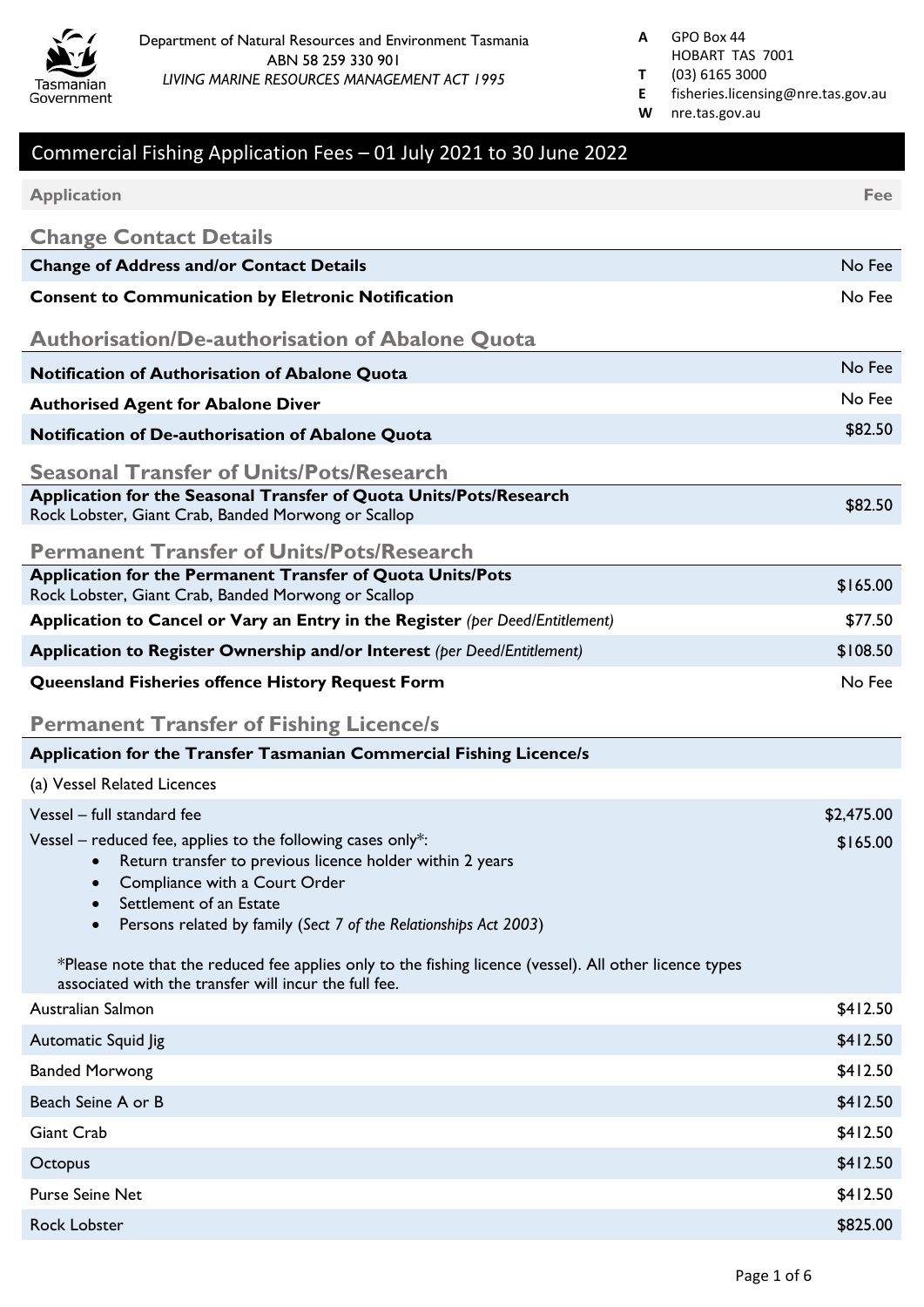

- HOBART TAS 7001
- **T** (03) 6165 3000
- **E** fisheries.licensing@nre.tas.gov.au
- **W** nre.tas.gov.au

| <b>Application</b>                                                                                                                  | Fee      |
|-------------------------------------------------------------------------------------------------------------------------------------|----------|
| <b>Permanent Transfer of Fishing Licence/s (continued)</b>                                                                          |          |
| Scalefish A or B                                                                                                                    | \$412.50 |
| Scallop                                                                                                                             | \$412.50 |
| <b>Small Mesh Gillnet</b>                                                                                                           | \$412.50 |
| Southern Calamari                                                                                                                   | \$412,50 |
| Wrasse                                                                                                                              | \$412.50 |
| (b) Other Licences                                                                                                                  |          |
| <b>Abalone Dive</b>                                                                                                                 | \$412,50 |
| <b>Commercial Dive</b>                                                                                                              | \$412.50 |
| <b>Class Shellfish</b><br>(Clam - Georges Bay South; Clam - Georges Bay North; Cockle - Ansons Bay;<br>Native Oyster - Georges Bay) | \$412,50 |
| Application to Cancel or Vary an Entry in the Register                                                                              | \$77.55  |
| Application to Register Ownership and/or Interest                                                                                   | \$108.90 |
| Queensland Fisheries offence History Request Form                                                                                   | No Fee   |
| <b>Assignment of Licence Under an Abalone Deed of Agreement</b>                                                                     |          |
| Assignment of Rights Under an Abalone Deed of Agreement (New)                                                                       | No Fee   |
| Assignment of Rights Under an Abalone Deed of Agreement (Old)                                                                       | No Fee   |
|                                                                                                                                     |          |
| Application to Cancel or Vary an Entry in the Register (per Deed/Entitlement)                                                       | \$77.55  |
| Application to Register Ownership and /or Interest (per Deed/Entitlement)                                                           | \$108.50 |
| Application: Partnership, Corporation or Trustee Information and/or Nominated Natural<br><b>Person</b>                              | No Fee   |
| <b>Queensland Fisheries offence History Request Form</b>                                                                            | No Fee   |
| <b>Vary a Licence</b>                                                                                                               |          |
| Application to Add / Remove a Supervisor of a Fishing Licence                                                                       |          |
| All Licences - remove supervisor                                                                                                    | No Fee   |
| Abalone Dive - add supervisor                                                                                                       | \$330.00 |
| Vessel - add supervisor                                                                                                             | \$82.50  |
| Commercial Dive - add supervisor                                                                                                    | \$82.50  |
| King Island Kelp - add supervisor                                                                                                   | \$82.50  |
| Undaria - add supervisor                                                                                                            | \$82.50  |
| Class Shellfish - add supervisor                                                                                                    | \$82.50  |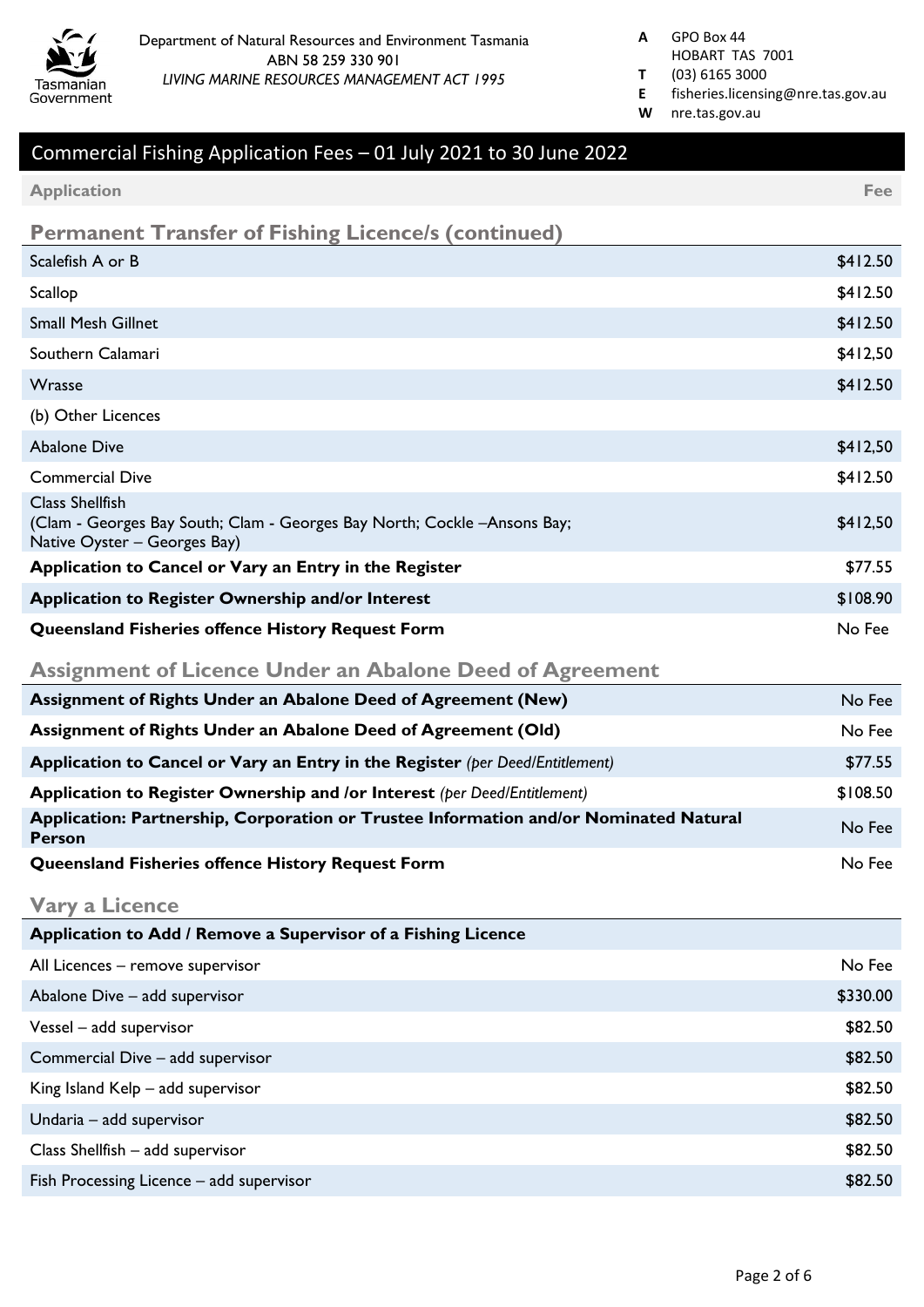

- HOBART TAS 7001
- **T** (03) 6165 3000
- **E** fisheries.licensing@nre.tas.gov.au
- **W** nre.tas.gov.au

| <b>Application</b>                                                                                                                                                                                                                                                                                                                                                      | Fee                                                                               |
|-------------------------------------------------------------------------------------------------------------------------------------------------------------------------------------------------------------------------------------------------------------------------------------------------------------------------------------------------------------------------|-----------------------------------------------------------------------------------|
| <b>Vary a Licence (continued)</b>                                                                                                                                                                                                                                                                                                                                       |                                                                                   |
| <b>Application to Add and/or Remove a Vessel</b>                                                                                                                                                                                                                                                                                                                        |                                                                                   |
| Remove a Vessel                                                                                                                                                                                                                                                                                                                                                         | \$165.00                                                                          |
| Add a Vessel                                                                                                                                                                                                                                                                                                                                                            | \$330.00                                                                          |
| Change a Vessel                                                                                                                                                                                                                                                                                                                                                         | \$330.00                                                                          |
| Application to Vary or Endorse a Tasmanian Commercial Fishing Licence                                                                                                                                                                                                                                                                                                   |                                                                                   |
| Commercial Dive - fish cauf                                                                                                                                                                                                                                                                                                                                             | \$82.50                                                                           |
| Shellfish – purge site/hand tool/punt<br>I - Clam Gorges Bay South<br>2 - Clam Georges Bay North<br>3 - Cockle Ansons Bay<br>4 - Native Oyster Georges Bay<br>5 - Pacific Oyster<br>$\bullet$                                                                                                                                                                           | \$82.50                                                                           |
| Marine Plant & Introduced Marine Plant - species/location                                                                                                                                                                                                                                                                                                               | \$82.50                                                                           |
| Scalefish A, B & $C$ – fish cauf/holding tank                                                                                                                                                                                                                                                                                                                           | No Fee                                                                            |
| Mackeral A - species/tonnage (fee per tonne)                                                                                                                                                                                                                                                                                                                            | \$6.64                                                                            |
| Rock Lobster & Giant Crab - fish cauf/holding tank                                                                                                                                                                                                                                                                                                                      | No Fee                                                                            |
| Scallop - scallop dredge during closed season                                                                                                                                                                                                                                                                                                                           | No Fee                                                                            |
| <b>Remove Endorsement</b>                                                                                                                                                                                                                                                                                                                                               | No Fee                                                                            |
| <b>Application to Vary A Tasmanian Fish Processing Licence</b>                                                                                                                                                                                                                                                                                                          |                                                                                   |
| <b>Telephone Reporting</b>                                                                                                                                                                                                                                                                                                                                              | No Fee                                                                            |
| Vary/Add Existing Place - Processing/Holding/Storage<br>Abalone (wild and marine farmed abalone) (per licence)<br>Plus TACL Levy (wild abalone only) (per licence)<br>Rock Lobster Less than Five Tonne (per licence)<br>Rock lobster Greater than Five Tonne (per licence)<br>Scallop (per licence)<br>Banded Morwong (per licence)<br>All Other Species (per licence) | \$1,897.50<br>\$905.85<br>\$247.50<br>\$1,897.50<br>\$247.50<br>\$82.50<br>No Fee |
| Vary the Number of Rock Lobster Pots that may be Specified                                                                                                                                                                                                                                                                                                              | No Fee                                                                            |
| <b>Notification of Surrender of Licence</b>                                                                                                                                                                                                                                                                                                                             | No Fee                                                                            |
| <b>Renew or Grant a Licence</b>                                                                                                                                                                                                                                                                                                                                         |                                                                                   |

| <b>Application to Renew or Grant Tasmanian Commercial Fishing Licence</b>                     |          |
|-----------------------------------------------------------------------------------------------|----------|
| Grant Fee applies to each new licence, and to each licence renewed after the expiration date. |          |
| Exceptions marked with an asterisk $(*)$                                                      | \$165.00 |
| * Personal (all listed fees payable)                                                          |          |
| Licence<br>$\bullet$                                                                          | \$148.50 |
| $\bullet$ TSIC                                                                                | \$462.00 |
| $\bullet$ FRDC                                                                                | \$10.00  |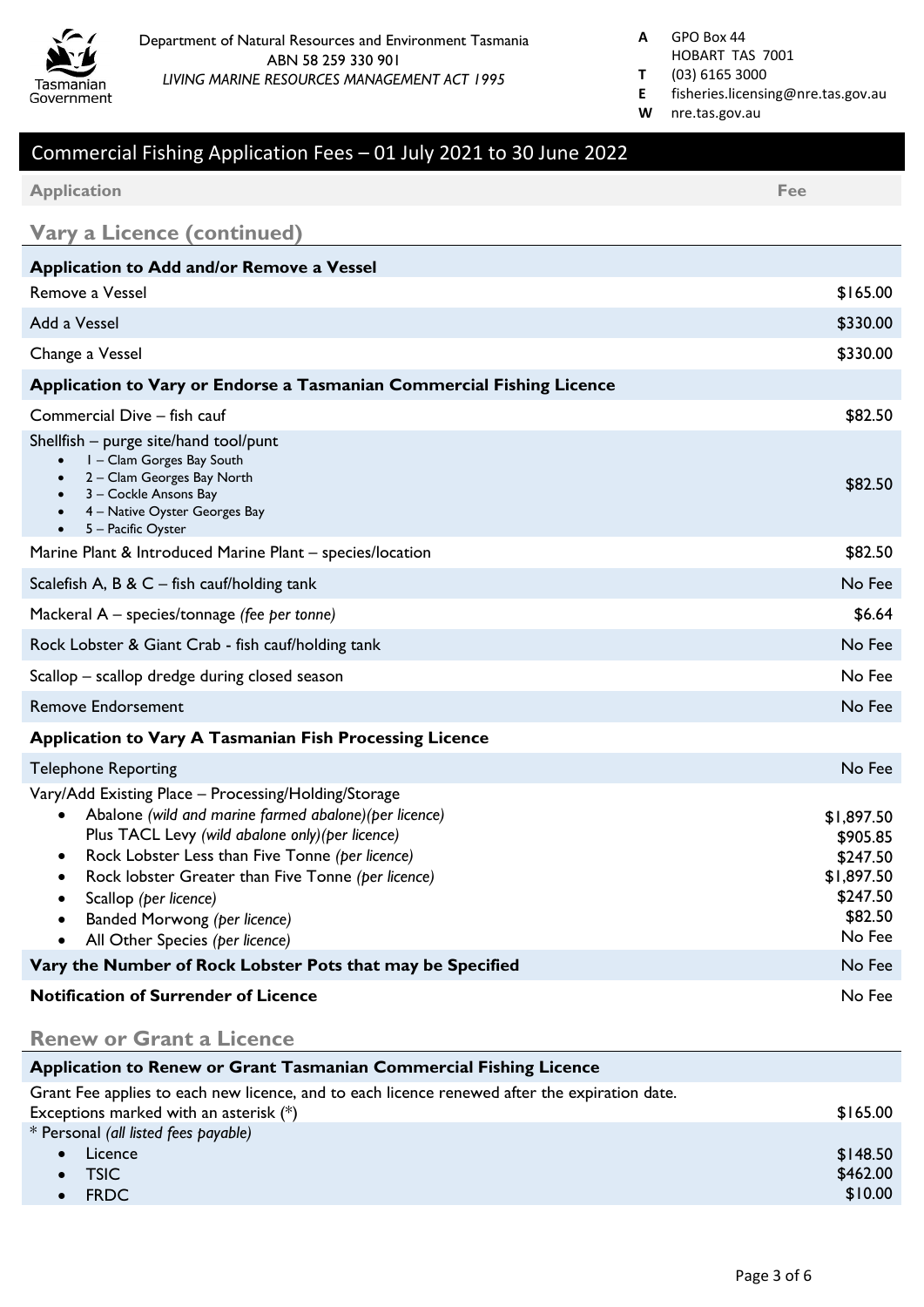

- HOBART TAS 7001
- **T** (03) 6165 3000
- **E** fisheries.licensing@nre.tas.gov.au
- **W** nre.tas.gov.au

**Application Fee**

**Renew or Grant a Licence (continued)**

| Application to Renew or Grant Tasmanian Commercial Fishing Licence (continued)  |                     |
|---------------------------------------------------------------------------------|---------------------|
| Abalone Dive (all listed fees payable)                                          |                     |
| Licence                                                                         | \$165.00            |
| <b>TACL</b><br>$\bullet$<br>Commercial Dive (all listed fees payable)           | \$199.65            |
| Licence<br>$\bullet$                                                            | \$660.00            |
| Research<br>$\bullet$                                                           | \$165.00            |
| Vessel                                                                          |                     |
| <b>Renew Licence</b><br>$\bullet$                                               | \$495.00            |
| Grant (abalone only)<br>$\bullet$                                               | \$660.00            |
| Rock Lobster (all listed fees payable)<br>Translocation (per unit)<br>$\bullet$ |                     |
| Biotoxin (per unit)                                                             | \$0.00<br>\$5.30    |
| Renewal (per unit)                                                              | \$313.50            |
| <b>TRLFA</b>                                                                    | \$250.00            |
| TRLFA (per unit)                                                                | \$14.85             |
| <b>FRDC</b><br>$\bullet$                                                        | \$9.07              |
| Giant Crab                                                                      | \$222.75            |
| per unit<br>$\bullet$<br>Scallop (all listed fees payable)                      |                     |
| Manage Fee (per licence)<br>$\bullet$                                           | \$1026.30           |
| Manage Fee (per unit)                                                           | \$7.12              |
| SFAT (per unit)                                                                 | \$6.93              |
| Research (per unit)                                                             | \$3.30              |
| Banded Morwong (all listed fees payable)                                        |                     |
| per licence<br>٠<br>per unit<br>$\bullet$                                       | \$561.00<br>\$16.50 |
| <b>Scalefish</b>                                                                |                     |
| A                                                                               | \$61.00             |
| B                                                                               | \$346.50            |
| $\mathsf{C}$<br>$\bullet$                                                       | \$231.00            |
| Wrasse                                                                          | \$346.50            |
| Octopus                                                                         | \$7,837.50          |
| <b>Beach Seine</b>                                                              |                     |
| A                                                                               | \$561.00            |
| В                                                                               | \$346.50            |
| Danish Seine                                                                    | \$330.00            |
| <b>Limited Danish Seine</b>                                                     | \$330.00            |
| Australian Salmon                                                               | \$1,122.00          |
| <b>Purse Seine Net</b>                                                          | \$561.00            |
| Small Mesh Gillnet                                                              | \$346.50            |
| Automatic Squid Jig                                                             | \$825.00            |
| Southern Calamari                                                               | \$841.50            |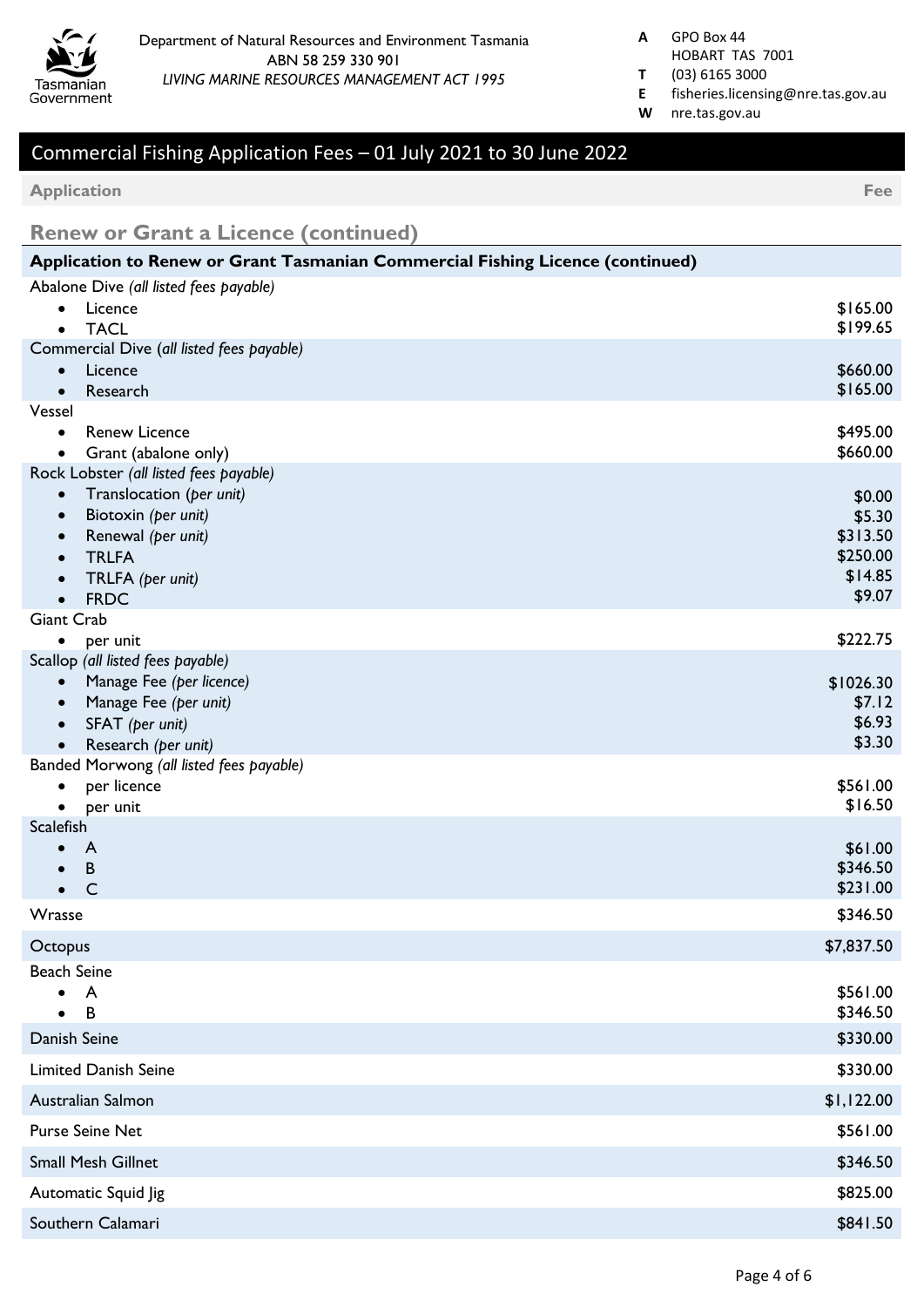

- HOBART TAS 7001
- **T** (03) 6165 3000
- **E** fisheries.licensing@nre.tas.gov.au
- **W** nre.tas.gov.au

**Application Fee**

**Renew or Grant a Licence (continued)**

| Application to Renew or Grant Tasmanian Commercial Fishing Licence (continued)                                                                                                                                           |                                                                  |
|--------------------------------------------------------------------------------------------------------------------------------------------------------------------------------------------------------------------------|------------------------------------------------------------------|
| <b>Class Shellfish</b><br>I – Clam Georges Bay South<br>$\bullet$<br>2 - Clam Georges Bay South<br>$\bullet$<br>3 - Cockle Ansons Bay<br>4 - Native Oyster Georges Bay<br>$5 - *$ Pacific Oyster                         | \$3,300.00<br>\$3,300.00<br>\$3,300.00<br>\$3,300.00<br>\$165.00 |
| Mackerel A                                                                                                                                                                                                               | \$82.50                                                          |
| Mackerel B                                                                                                                                                                                                               | \$1,089.00                                                       |
| <b>Mussel Spat Collection</b>                                                                                                                                                                                            | \$1,542.75                                                       |
| *Marine Plant<br>Grant<br>Renew                                                                                                                                                                                          | \$660.00<br>\$330.00                                             |
| *Introduced Marine Plant<br>Grant<br>Renew                                                                                                                                                                               | \$660.00<br>\$330.00                                             |
| King Island Kelp                                                                                                                                                                                                         | \$7,672.50                                                       |
| Undaria                                                                                                                                                                                                                  | \$7,672.50                                                       |
| *Application to Renew or Grant Tasmanian Fish Processing Licence                                                                                                                                                         |                                                                  |
| Renew/Grant Fish Processing licence (compulsory to every licence)<br>TSIC Levy (compulsory to every licence)<br>Abalone (wild and marine farmed abalone)(per licence)<br>Plus TAC Levy (wild abalone only) (per licence) | \$247.50<br>\$660.00<br>\$1,897.50<br>\$905.85                   |
| Rock Lobster/Giant Crab Less than Five Tonne (per licence)                                                                                                                                                               | \$247.50                                                         |
| Rock Lobster /Giant Crab More than 5 Tonne (per licence)                                                                                                                                                                 | \$1,897.50                                                       |
| Scallop (per licence)                                                                                                                                                                                                    | \$247.50                                                         |
| Banded Morwong (per licence)                                                                                                                                                                                             | \$82.50                                                          |
| All Other Species                                                                                                                                                                                                        | No Fee                                                           |
| Application: Partnership, Corporation or Trustee Information and/or Nominated Natural<br><b>Person</b>                                                                                                                   | No Fee                                                           |
| Queensland Fisheries offence History Request Form                                                                                                                                                                        | No Fee                                                           |